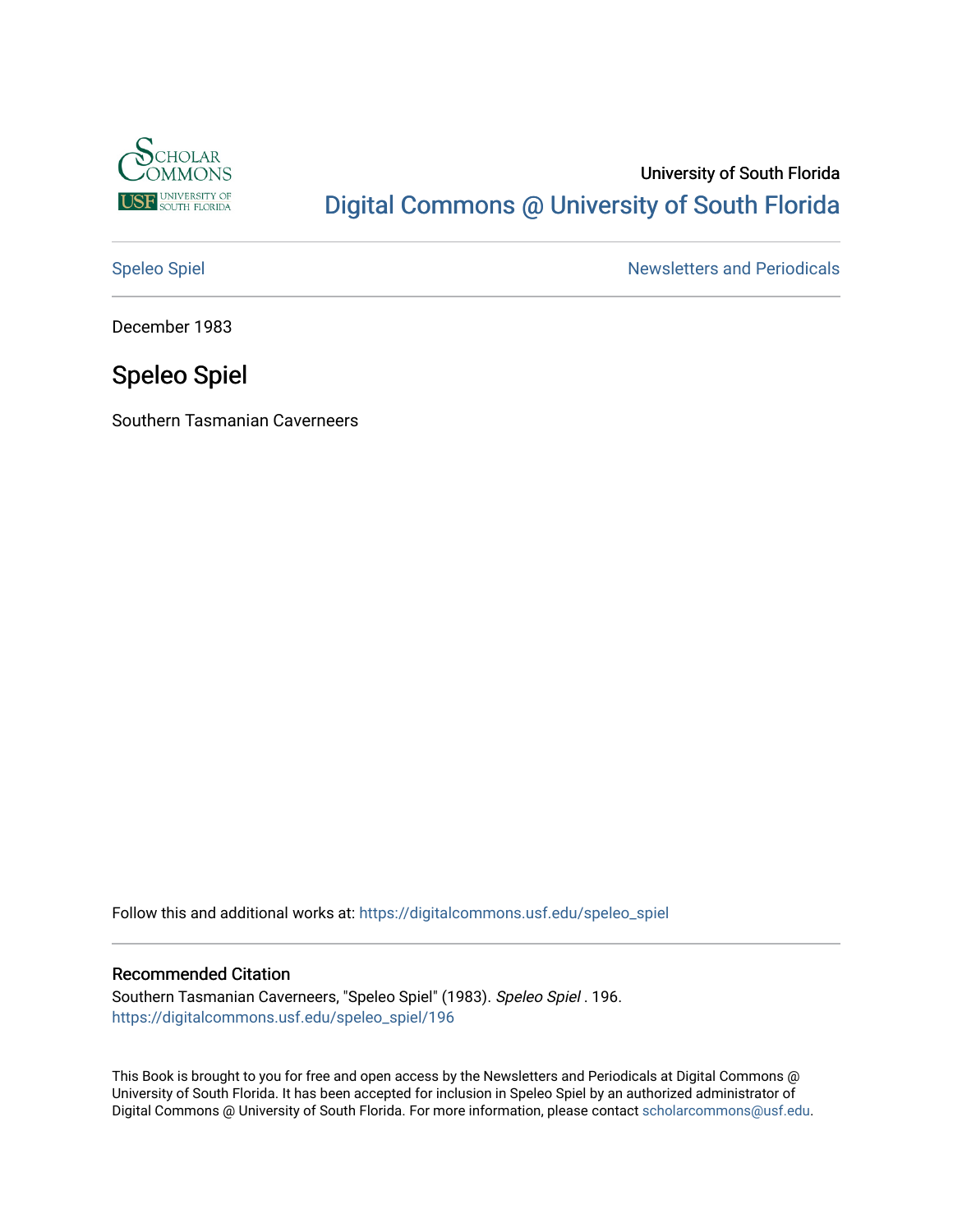# NEWSLETTER OF THE TASMANIAN CAVERNEERING CLUB

Annual Subscription \$7.00, Single Copies 70¢, Non-Members \$1.50

|                   | PRESIDENT: Trevor Wailes, 47 Waterworks Road, Dynnyrne, Tas 7005 | Ph 34 4862 |
|-------------------|------------------------------------------------------------------|------------|
| SECRETARY:        | Richard Hortle, 13 Fehre Court, Sandy Bay, Tas 7005              | Ph 25 2124 |
| <b>TREASURER:</b> | Rik Tunney, 11 Conneware Crescent, Berriedale, Tas 7011          | Ph 49 3222 |
| EDITOR:           | Stuart Nicholas, 7 Rupert Avenue, New Town, Tas 7008             | Ph 28 3054 |
|                   |                                                                  |            |

#### FORWARD PROGRAMME

Wed 15 February Committee meeting/slide night at McTunneys.

- Sat 18 February Ted's wedding. Possible trip into Growling to check out the intracasies of an I .T. through trip.
- Sat 25 February Something is bound to happen regarding caving.
- Sat 3 March Ditto.
- Wed 7 March General meeting.

# EDITORIAL

This edition of the Spiel contains reports from the more active group of the TCC at the Dover-lda Bay area. Without their actions this edition would be rather slim. Anyone wanting to join this active group should contact Mick Flint or Arthur Clarke for mid week or weekend trips.

The Hobart group seem to have gone into some sort of decline and activities don't seem to have picked up much from the winter recession. There are reasons for this of course; as the caving has slackened off the diving (scuba-sky) has thrived and fire restrictions in the Florentine over the hot summer months has curtailed activities in that area. Hopefully this unfortunate occurrence will soon be rectified by a healthy downpour, and we can all get cold, wet and miserable again.

Workers are needed to renovate the Junee Homestead. ANM have generously offered to make the building habitable. The renovation and plans for the area (Junee Flats) will make the Homestead more secure and less accessible to vandalism. Please bear in mind workers will be needed - maybe a BBQ and a weekend working bee could be organised.

> IST RESERVE EDITOR TREVOR WAILES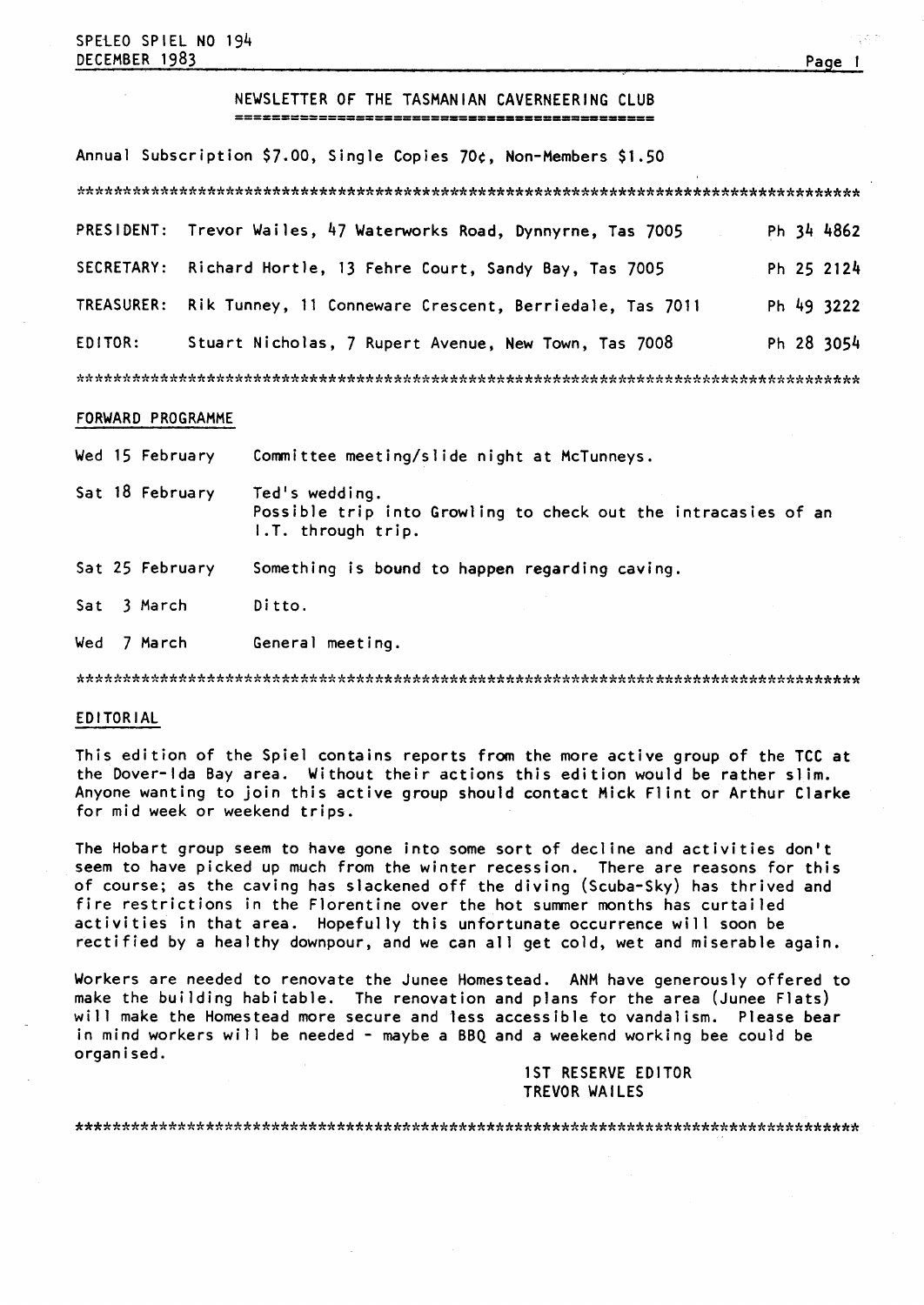# SPELEO SPIEL NO 194 DECEMBER 1983 Page 2

# CLUB NEWS AND TRIVIA

- Not much happening at all during the last month or so. No-one has been shot, arrested or dragged into the depths by the troll princess. Very few have been caving either!
- There is a map at the back of this mag which should have been in last month's, but, well, it got missed out! See one of Phil's articles in the November issue for the related words.

# The cost of this worthy publication

Despite what some of you may think, this magazine costs TCC a considerable amount of money and involves a few people in quite a lot of time and effort. It has even been suggested that it be scrapped or the number per year reduced. Anyway, here is a breakdown of all that is involved in its production and the costs incurred.

### PRODUCTION

Collecting and editing the copy for one edition: collecting is a matter of hassling everyone, as I'm sure you all know, until trip reports appear on my table; editing and writing the blurb at the front and so on takes anything from 2 or **3** to 7 or 8 hours. The copy is then ready for typing.

Typing I am told takes about three hours of actual typing time, although the total is actually more like a day if our willing typist does it at work - company work interrupts the Spiel! **<sup>I</sup>**

Printing involves making the plates for which we have the technology but unfortunately it won't work at the moment. This task is done at a print shop in town and takes about half an hour all up. The actual printing, if all goes well, takes a couple of hours or so including setting up the machine and cleaning after the job.

Collating and assembly of the printed product takes two people about an hour, or more usually one person over two hours. The covers have to be stamped with the date, address labels generated, the pages actually collated and stapled, and the finished product folded and taped up for posting. It then must be sorted and bundled into postcode groups in order to qualify for bulk mail rates, of which more anon.

Finally, the numbers are counted and the registered mail form filled out. The whole lot is then mailed and that is it until next month.

All the above work is normally done by a maximum of three people, and it's the same three each time. I'm not complaining or anything but why don't you help???

### COSTS

#### Mailing Cost

As of March next year, the mailing costs will increase by about 20% and hence the figures given below will use the new rates.

| Cost to mail one magazine   | \$0.16  |
|-----------------------------|---------|
| Number mailed per edition   | 80      |
| Number of editions per year | ำ 1     |
| Mail Registration fee       | \$30.00 |

Therefore, the total mailing cost for one Spiel is 19.4 cents, or in other words, TCC will spend \$170.80 on mailing the Spiel next year!! This does not include the production cost, only the actual mailing costs.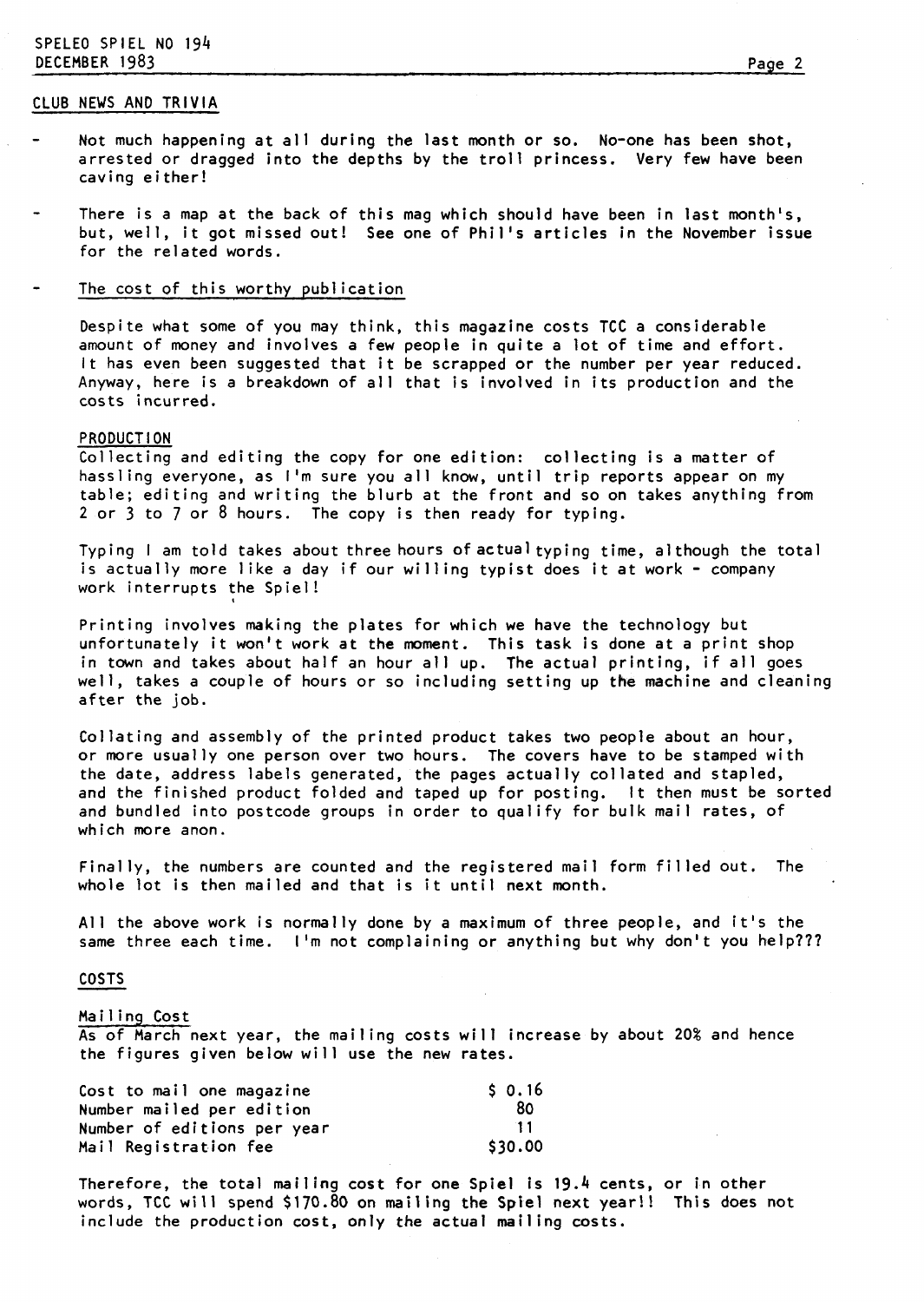#### Production Cost

The cost of production is not quite so easily figured out as the mail cost because there are a few imponderables. However, the following breakdown covers most things and will give you an idea of what you are paying for when sub time comes around again.

| Paper, per sheet      | \$0.01 |
|-----------------------|--------|
| Covers, each          | \$0.09 |
| Printing plates, each | \$0.43 |

Each magazine generally consists of about 10 sides, ie, five sheets. This requires ten plates, total cost \$4.30. About 115 magazines are produced each month requiring 690 sheets of paper (don't forget the wrapper), 115 covers plus staples, sticky tape and so on. This all works out to \$21.55 per edition, which is an absolute minimum. There is paper wasted during printing, perhaps a plate as well, and of course there may well be more pages. Most of the maps are produced for nothing thanks to one of our members with access to a good copier.

Therefore, the cost of production is about 19 cents per magazine. This does not take into account maintenance of the press or the eventual repair of the plate maker. The press is estimated to cost around \$35.00 per year to keep going, excluding power which is kindly provided by Rik Tunney, as is the shed to house all this high tech equipment!

The total cost of one magazine is then 19 cents plus  $19.4$  cents to mail - in round figures about 40 cents. Not all the magazines are paid for of course which makes the ones that are somewhat more costly. We have about 55 subscribers in various categories of membership. With eleven editions per year, and keeping it simple, your Speleo Spiel costs \$4.40 per year to produce and get to your door!

Out of the \$15.00 full membership, ASF get \$6.50 which leaves \$8.50 for the Spiel and buy and maintain gear - taking the magazine out of that leaves about \$4.00 for the gear per subscription.

STUART NICHOLAS

The following couple of reports were sent up from the deep south by our Dover representative Arthur Clarke. What is produced here is a part of that sent in, the rest will appear next issue. It's great that after at least 8 or 10 years, some work is again being done in the area around Exit and Entrance by these super keen bods - keep those cards and letters rolling in folks!

WOLFHOLE - 17 September 1983

Party: A Clarke, M Flint, Bruno (visitor)

A bright early start. Descended higher side of doline, followed by a quick walk to Lake Pluto. Photography stops everywhere. Uneventful ascent and home early.

KING GEORGE V - 24 September 1983

Party: T Cook, Chook, M Flint and 4 visitors

A short cave of many passages (all small) with very little formation. Visited and explored to its limits by very enthusiastic YHA members.

MIDNIGHTHOLE - Early October 1983

Party: Mick Flint, Chook

A quick  $(4\frac{1}{2}$  hours) through trip and out Entrance Cave.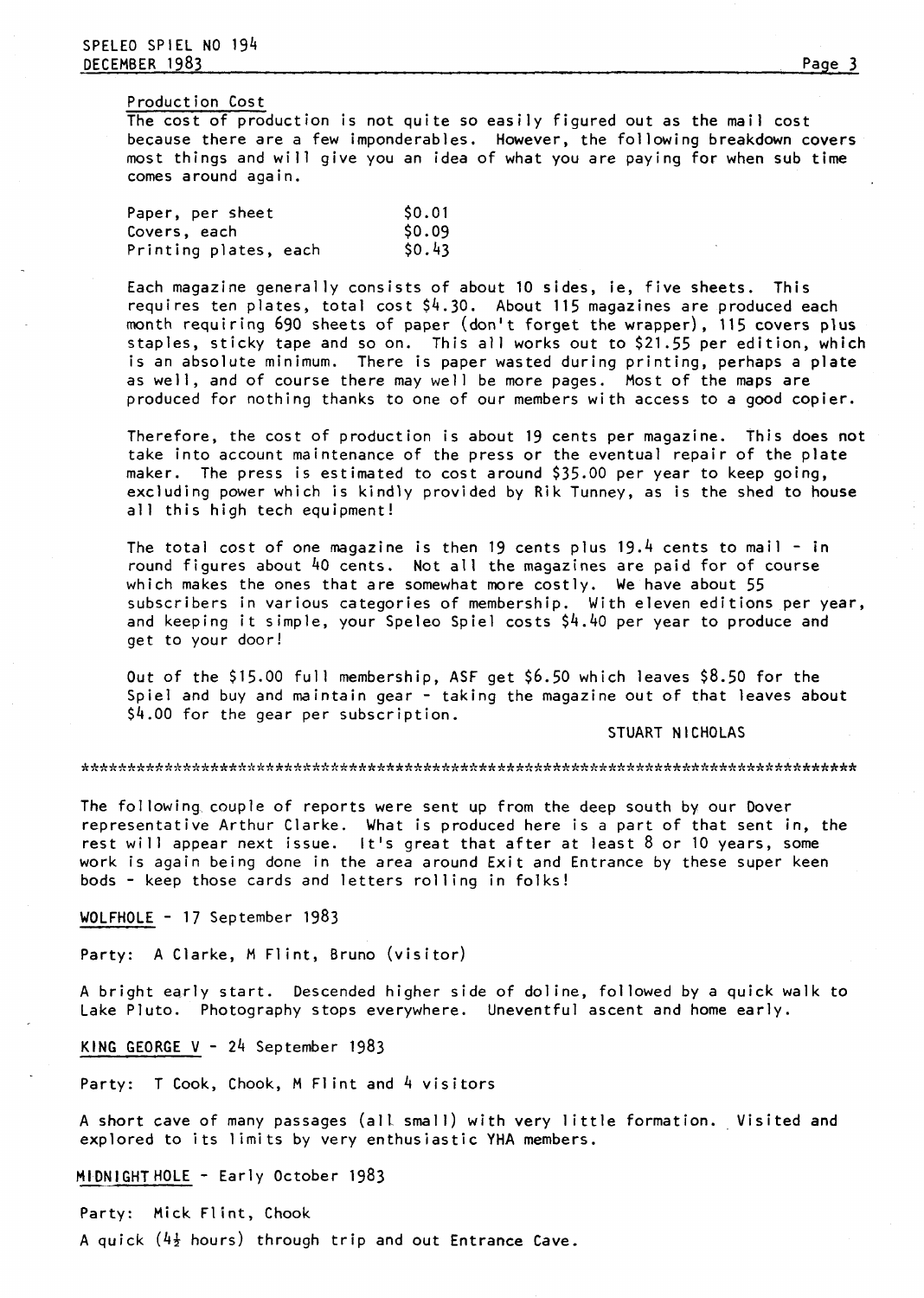SPELEO SPIEL NO 194<br>DECEMBER 1983 DECEMBER 1983 Page 4

After a series of trips to various parts of Marble Hill, three descents into Midnight Hole, numerous other SRT excursions into shafts and dolines, several visits to the Hastings area, particularly to Wolf Hole then back to Ida Bay locating holes with number tags at last ..... brings this southern extension of TCC to press at last. Inspired by phone calls and contact with past and present members, particularly Brian and Jeanette Collin, Peter Shaw, Roy Skinner, Albert Goede, Stuart Nicholas and The Trevor Wailes ...... we continue to believe or delude ourselves that there is a backdoor to the Exit System, as well as possibly another deep shaft connection from perhaps the Western Creek area. If nothing else, perhaps these reports may eliminate some of the guess work of cave location, and the confusion in nomenclature with twice numbered caves and "IB-X" numbers. We are numbering caves in collaboration with Albert Goede commencing at 18-22, with tags supplied by him. Question: Should we record all holes or caves found; if not, what constitutes a cave worth numbering/recording or, if yes, is it necessary to survey all numbered holes or merely record location and nature of entrance?????

At present we are a core group of four with increasing interest from a few other Huon-ites, and with particular support from the Ida Bay Roadhouse, alias the Lune River Youth Hostel. Borrowing cap lamps from the Hostel puts the facility of a two-lamp charger under considerable strain, since the Hostel lamps are primarily available for the numerous Hostelers who travel that way to see the increasinglypublicised wonders of the Mystery Creek Cave with its glowworms etc. Since our activity has probably barely scratched the potential of this area, first visited by cavers in the 1940's and largely neglected since 1970, there is a need to have some Club gear and equipment on constant hand. None of us visit the city on any regular sort of basis, and our wild enthusiasm at times takes us out on mid-week trips. Apart from our own supply of traces ascenders/descenders, associated paraphenalia and caving/climbing/belay ropes, protectors, and the occasional loan of NPWS ladders, our only Club gear is 2 protectors, a short rope and 2 ladders.

At the time of writing this (27/11/83), we have had this Club gear barely **3** weeks and already subtle undertones are mentioned about it needing to be returned asap. So how do you "townies" feel about us having Club gear stationed down here on semi-permanent loan and the possibility of either some cap lamps or more re-charging equipment? Needless to say we would like to see more TCC members coming down our way ..... three different locations for overnight stays if required, and hopefully when we tire of this lot we will front up your way for a trip or two. Because of our choice of lifestyle/abode, etc, our attendance at meetings will be somewhat infrequent, hence you can consider this "Spiel" report as a record of our presence and support for what TCC stands for.

# IDA BAY - Saturday 22/10/83

Party: Mick Flint, Arthur Clarke, and two anonymous Hostel Sherpas (... oops, I mean tourist bushwalkers).

From the old quarry we climbed up the track to Midnight Hole (IB 11) then contoured north along the eastern side of Marble Hill. Crossing a steep sided dry gully, we climbed up then suddenly down into a massive doline. Despite the appearance of a nicely rounded solution tube on the southern wall of the doline, all prospects were blocked with the usual rubbish of talus, scree, rotten logs and fallen branches from this last winter's snow. Back south into the dry gully we continued downhill eastwards towards the old quarry. About 60-80 metres from the doline region we relocated a hole in the wall on the southern side of the gully, previously found by Chook and Mick.

Aptly named the "Chicken Hole", it was rigged, with ladders borrowed with thanks to Andrew Skinner, back to a substantial log lying across the side of gully cliff. The entrance is approx 1.5 m high and 0.6 m wide, and about a metre in descends vertically into a small chamber about 3-4 m down. From here, there are two small pitches about 6 and 8 metres respectively, down walls of flowstone and formation with a scattering of bones at the bottom. (chicken bones perhapsl). There was a small amount of water in rim pools cementing in the bones.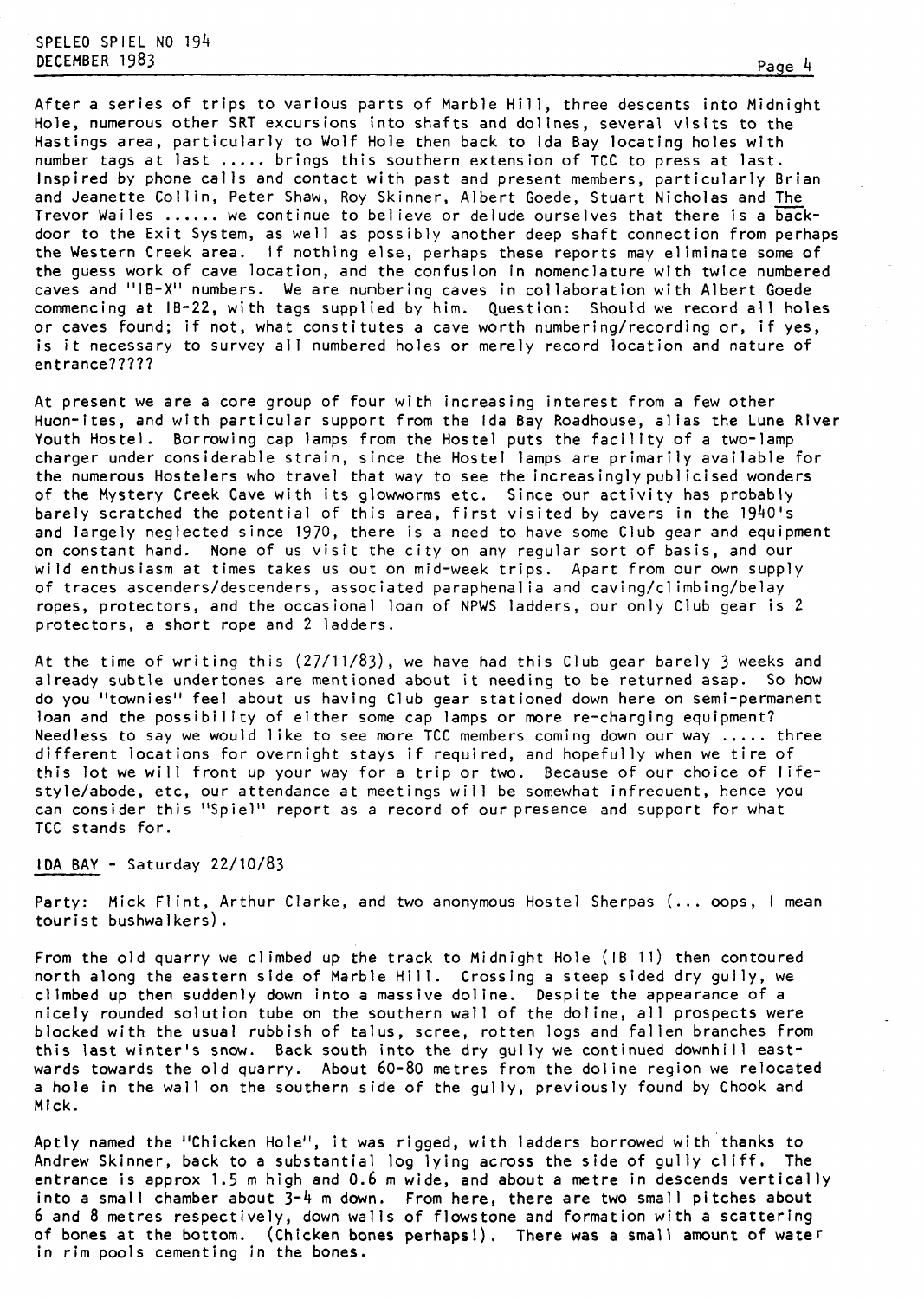SPELEO SPIEL NO 194 DECEMBER 1983 Page **5** 

From the Chicken Hole we continued uneventfully till seeing the flag markers going up to Midnight Hole. Climbing out of the gully we went north again, investigated another large doline and small hole beside it then soon reached the back wall (Mystery Creek Cave) side of the quarry. There were a number of shafts of no significance running in series behind the quarry.

IDA BAY - Sunday 6/11/83

Party: Mick Flint, Chook and Arthur Clarke

The destination for this trip was a toss up between up over the La Perouse track to the western side of Marble Hill, Western Creek area, or a search up "Doline Gully" from the old quarry. Due to a leisurely late start, the latter was chosen, so we went following the old Collin, Shaw and Geode tapes to locate Chockstone Pot (IB 13) and Revelat ion Cave (IB 1). We found neither. Instead we became quite bushed, saw a snake or two, then located the dolerite/limestone contact and followed it southwestwards to a steep sided gully that took us down into a swallet. Much jubilation till we discovered a rusty sardine can then down inside the entrance a metal tag  $\frac{1}{2}$  **bearing**  $\frac{1}{2}$   $\frac{1}{2}$   $\frac{1}{2}$   $\frac{1}{2}$   $\frac{1}{2}$   $\frac{1}{2}$   $\frac{1}{2}$   $\frac{1}{2}$   $\frac{1}{2}$   $\frac{1}{2}$   $\frac{1}{2}$   $\frac{1}{2}$   $\frac{1}{2}$   $\frac{1}{2}$   $\frac{1}{2}$   $\frac{1}{2}$   $\frac{1}{2}$   $\frac{1}{2}$   $\frac{1}{2}$   $\frac{1}{2}$ 

Not knowing any detail about this cave, we clambered over slippery rocks with a handline down the first drop of 3 metres, choked with branches and rubble then round a corner and down another free cl imbable pitch (4-5 metres) in a rugged edged solution pipe. A little further on descending a dangerously loose slope of dolerite boulders we met the bulk of the swallet water again and saw to our horror that we were on the edge of another 6-7 metre drop. The stone/boulder drop test went smash, "cluung", ..... then as we turned away ..... THUD. Some shaft! So thinks we, best find out some more information from TCC before going on and do some sort of clean up of the loose boulders. Our departure saw each of us being cascaded with falling debris/ boulders, so Arthur had his hard hat knocked down to his nose and Chook discovered the entry hole to be a lot larger if not somewhat dampening now.

About the only bright part of the day was the discovery of some unusual trumpet shaped orange/pink plants with radiating fingers, exuding sticky black gluish material that attracted the blowfl ies and insects.

IDA BAY - Pre-Ymas rush! - Tuesday 20 December 1983

Party: Martyn Carnes, Rolan Eberhard, Phil Hill - TCC, Stephen Bunton - SUSS.

The Florentine was closed due to the fact it was midweek, work was still in progress and there was a high fire danger. TCC were at a loss for things to do when Rolan suggested that he had a few hot tips up on Marble Hill. Phil and Steve collected Rolan and a mountain of rope and drove to the "Exit carpark". We all changed and donned our gi-normous gacks. We were prepared for the two hour slog to Big Tree Pot but not for the 40°C heat.

Last gulps of water were had at the entrance to Exit Cave before the miserable slog up the hill. We passed Mini-Martin and Big Tree Pot examining their entrances and sitting, enjoying the cool breezes which emanated from within. We then bashed around the hill on the same level as Big Tree Pot to the "Hot Tip". It didn't go, it didn't even look like going, it didn't even look as though there was a cave The didn't even flook fike going, it didn't even flook as though there was a cave<br>there. Rolan exclaimed "what an abortion" before apologising for dragging us up

The Karst feature is a sand-silted depression, rift shaped, log choked and about 100 m beyond Big Tree Pot. On the way back we investigated another feature slightly higher on the hill but closer to Big Tree Pot. This looked more promising. A narrow, damp rift with almost a dark zone was descended, but again proved to be choked with sand.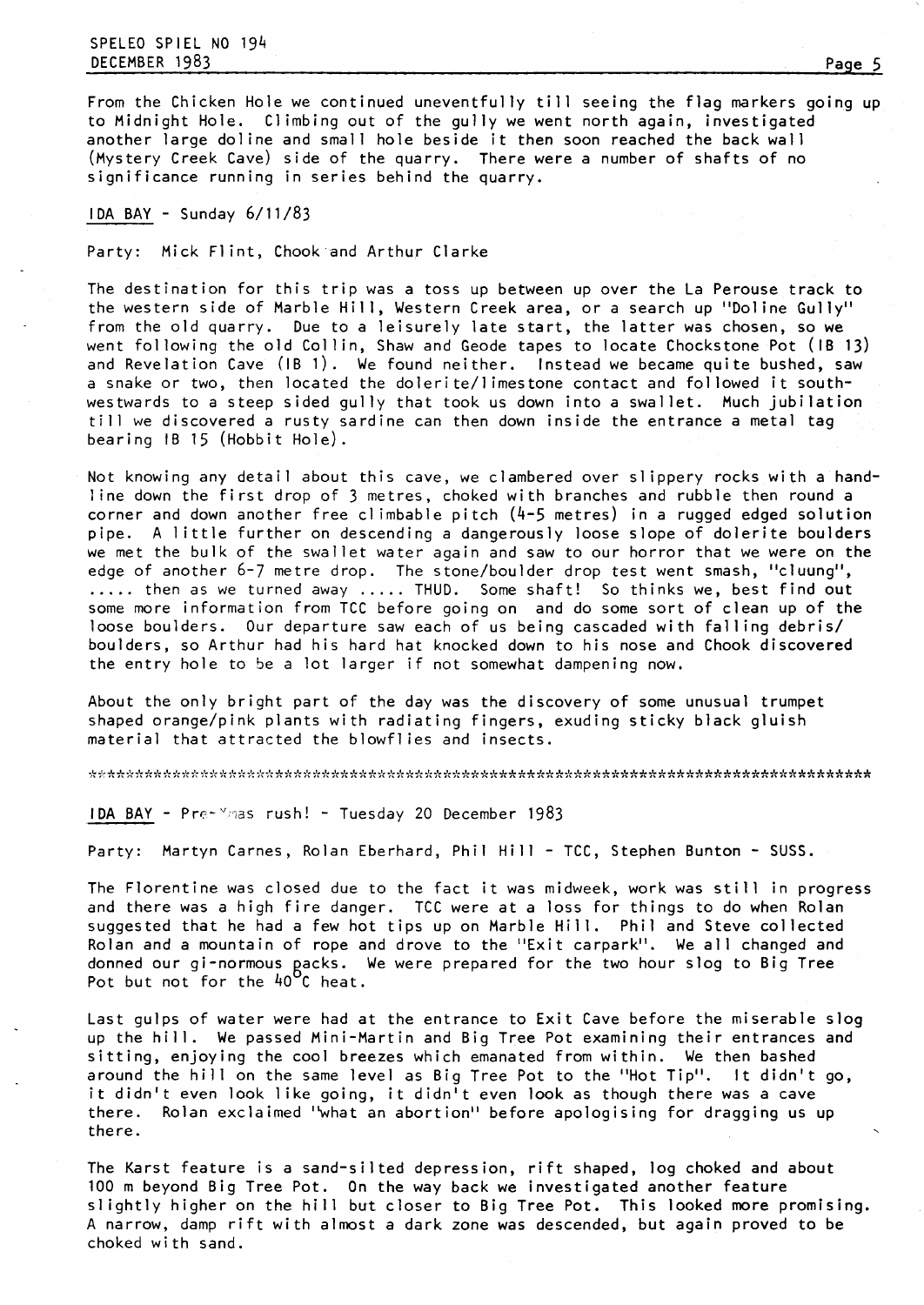# SPELEO SPIEL NO 194 DECEMBER 1983 Page 6

Steve left his caving gear and rope on the hill to save a future slog up the hill when he got to do Mini-Martin. We returned to the car slowly. The round trip had taken 6 hours in exhausting heat. Rolan, who had walked all the way in wellies and thermal long johns, almost collapsed of heat-stroke - the Gods were punishing his optimism!

# Thursday 22 December 1983

Martyn and Steve went to do Mini-Martin. Martyn had only to carry his caving gear up the hill. Steve carried the 100 m rope as the rest of his gear had been left up the hill previously. This strategy was almost doomed to failure when a fire was noticed on Marble Hill. After convincing ourselves that the wind was blowing the wrong way and wouldn't turn round, we ascended Marble Hill.

It took  $4\frac{1}{2}$  hours to do the cave round trip. The 100 m rope was not long enough for the pitch so Martyn tied on his 28 m rope and dropped to the floor. The rest of this rope was used as backtie for the second pitch. Using this and a 50 m rope Steve managed to get into Exit Cave with a few bad rub points. We found it difficult to locate the alleged Nick Hume Ingenuity Bolt. With heavy packs we descended to the car after a most worthwhile trip.

We arrived at the Dover Pub too late for the Crayfish Counter Teas, but not'late enough to avoid the plastic cheese toasted sandwiches. With a few too many beers beneath our belts we crashed down a side road on the way towards Hastings Caves.

#### Friday 23 December 1983

After a miserable night donating blood to mosquitos we visited Hastings Cave but the tours didn't start until later. We both spent the interim visiting Entrance Cave to check Steve's access description before returning to Hastings Cave.

We spent a pleasant **3/4** hour in the tourist cave. I quite enjoy tourist caves because they do have bulk formation and it's all well lit. I don't like "look at that one, it reminds you of ......". Thankfully, there isn't much of that on this tour. Newdegate Cave is worth visiting.

STEPHEN BUNTON (SUSS)

MT ANNE - "TREV'S EPIC" - 6 January 1984

Party: Trevor Wailes, Stuart Nicholas, Nick Hume

Trev didn't really want to go, but he might if we came round to his place and picked him up. Later that morning, Trev still didn't want to go, but he might if we waited while he got a bit of gear together and took him to the K Mart. What followed on from that was historical for two reasons; it was the first time I had ever taken Stuart to lunch and, secondly, it was the first time I have ever had lunch at the K Mart before a caving trip.

I had been up the Anne track too many times before and was lamely pushing fallen branches to one side, desperately pretending to be somewhere else. Stu had raced off up the track, surprised by his own fitness. Trev was more firmly entrenched in reality, by contrast, and was slaving over a hot saw, inside a particularly nasty treefall. I heard; "f... it" and looked up to see Trev sucking on a geyser of blood emanating from his right hand, an act which gave him the countenance of a demivampire. Needless to say there was no more track clearing done that day.

We joined Phil, Steve, Evelyn, Geoff, Stuart and Dale in the Anne-A-Kananda doline by 7.00 pm. The Tunneys and Jenny arriving just after dark. It seemed overcrowded with eleven people there; a foretaste of Speleomania!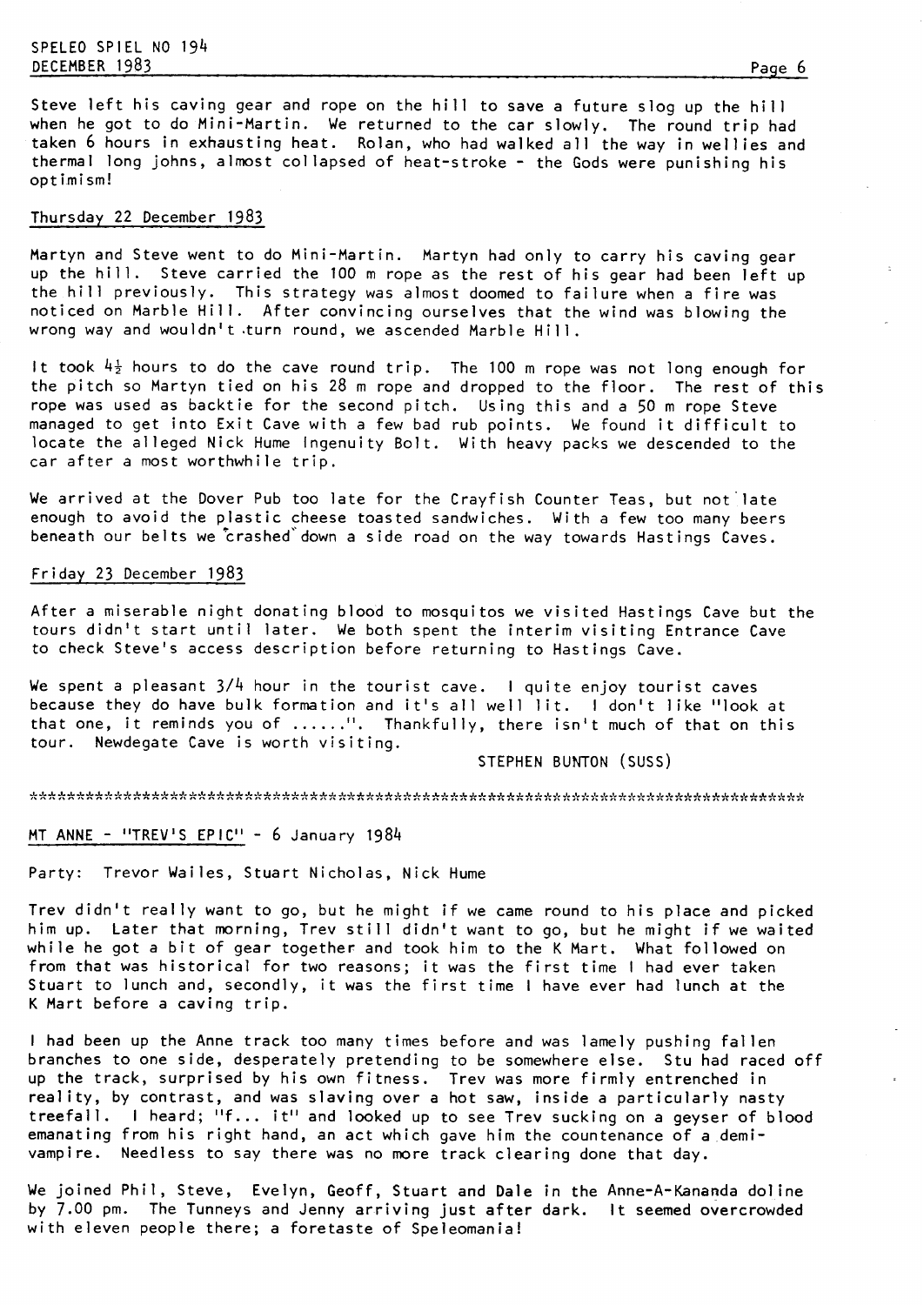Mt Anne, "Col-in-Cavern" - 7 January 1984

Party: Phil Hill, Trevor Wailes, Janine McKinnon, Nick Hume, with Jenny Hill assisting.

Very pleasant scenery of tower karst interspersed with sub alpine forest was encountered on the two hour walk from Anne-A-Kananda. We were finally confronted by a mega-impressive, hundred metre headwall, partially encircling a complex of canyons and dolines, the deepest of which is "Col<sup>-</sup>in<sup>-</sup>Cavern'

Phil tied some 100 metres of rope "bits" to an appropriate tree and abseiled/handlined a steep ramp that gave access to the col, being a narrow, exposed bridge of dolomite overlooking the extensive flat floor of the cave. He belayed me (with static line!) while I tentatively crawled about the col, initially choosing a directional belay spike, that unfortunately, led over unprotectable ground lower down (we were using **9** mm rope). I regained the col and traversed to its other side, which, with a 10 metre header, allowed the 40 metre pitch to hang free.

Abseiling this huge cavern, suffused with sunlight, was somewhat dramatic and much photography ensued. I entered an uphill lead and was considerably surprised to find large stream passage (shades of "Growling"), complete with stream. This was fed by two side passages that choked off almost immediately. The main passage'continued past gour dams, but not for very long, unfortunately, terminating in a tight ascending rift. It was here that we began surveying.

We taped back past the pitch, checking a false lead, before descending into a big sloping chamber, some 50 metres high and 30 wide in places, that extended some considerable distance before terminating abruptly. Phil and Trevor noticed a pitch leading off the right hand side of the chamber. This I rigged from a piton, banged into the crack of a dubious boulder, that directly overlooked the drop. Some spare rope we had brought along was just sufficient to land me on a ledge within a rift, where I retied some 1" tape and descended to the floor of a sizable chamber. Abseiling on 1" tape works, but l can't really recommend it. This chamber did not extend very far, but did contain an aven estimated to be some 60-70 metres in height. It was with some relief that I stepped off the top of the pitch, on returning to the others.

Prusiking out, we encountered Steve, Geoff and Dale who had come over from "Keller's" for a look see. Being from the North Island they were content just to do the main pitch, before heading straight out. We gratefully left the task of derigging to them. Much and many thanks must go to Phil Hill, who did all the groundwork for this trip and to Steve, Geoff, Dale and Evelyn for dragging the rope up there.

#### NICK HUME

#### 

# MT ANNE - KELLER'S CELLAR - 7 January 1984

Party: Steve Bunton, Ev and Geoff Innes, Dale (all from Sydney) and Stuart Nicholas (TCC!)

Following "Trevls Epic" the night before and a rotten rude awakening at 0700 by Steve's alarm (alpine start!) much stuffing around ensued in the A-A-K doline. Eventually "Steve and the Innocents" plus Dale and myself staggered up the doline into brilliant sunshine and down the other side in the gi-normous Keller's megado1 ine.

Instructions were shouted by Phil and CO from the North Wall on the rigging procedure while Stu discovered his "froot loops" were missing, presumed still at home. Bunty was wandering around the top of the descent hole hanging traces on nettles accompanied by a few stinging remarks from the trogged up bystanders.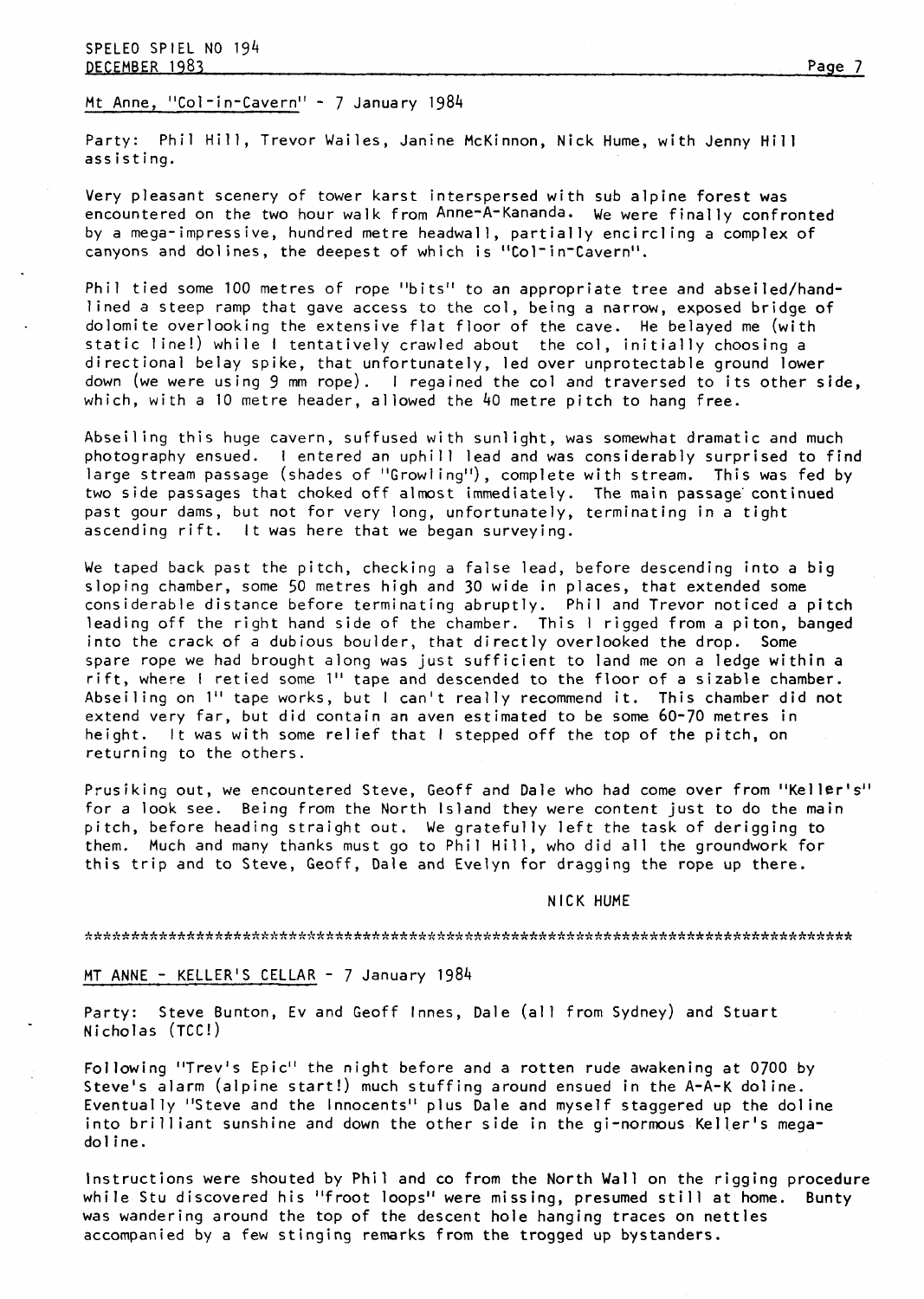Accompanied by whoops of delight and other uncouth noises, the descent was made into the pepper shaker. The shaft must be the best in Tasmania (ie, Australia!) - it is an absolute classic and well worth the grunt up the hill.

We left it rigged for the Col-in-Caverners after experiencing the biggest mind blow possible in this place.

# STUART NICHOLAS

# MT ANNE, "KELLER'S CELLAR" - 8 January 1984

Party: Janine McKinnon, Nick Hume

The only motive behind this, my third descent of "Keller's" was to "road test" my second generation, (Stuey would say, "... you beauty,") rope walking system on the magnificent 380 foot pitch. However, others speculated that I was after some sort of world record! Little additional effort was required to do the cave as it had been left rigged by Bunton and company from the previous day and needed derigging anyway.

I hung off the rebelay for something to do and watched Janine disappear into the mist below me, then waited for her to tie on an additional short rope to enable us to reach the chamber floor, proper. On descending, I found Janine sitting on a ledge, some 10 metres off the deck and abseiled past, thereby effectively stranding her, thanks to lack of foresight on both sides.

Without bothering to even glance about the cave, I reascended to the ledge and we headed out, marvelling at both our new rope walking systems and our general lack of fitness. We derigged the pitch just in time to greet Phil, Trev and Stuart, who were overland surveying from Ann-A-Kananda and who helped us carry the tackle back up the<br>hill.

The retreat from Mt Anne was accomplished hastily as bad weather threatened. We "flew" past a walking party, descending the ridge, whereupon Trev was heard to mutter;<br>" ..... they must be nutters, those bastards, ..... going bushwalking!".

#### NICK HUME

#### 

#### SPELEO SPIEL INDEX 184-194

Spiel numbers are underlined to distinguish them from cave numbers. The index is divided into a 'general' section and a 'caves' section which mainly refers to trip reports.

**1) GENERAL** INDEX

| Archeology<br>Cave fish                                 | Clog ascender - as a bolt hanger<br>Depth record - Australian<br>- Southern Hemisphere |           |           | 189<br>192<br>187<br>188<br>189<br>193 |
|---------------------------------------------------------|----------------------------------------------------------------------------------------|-----------|-----------|----------------------------------------|
| $Diving - Cave$                                         | ; techniques<br>; decompression                                                        | 186, 187, | 189, 192, | 189<br>189                             |
|                                                         | non cave                                                                               |           |           | 188                                    |
| Forestry and caves                                      |                                                                                        |           |           | $\frac{190}{ }$                        |
| Gear lists<br>11e<br>I B.<br>JF 185<br>JF 202<br>JF X39 | Midnight Hole<br>Serendipity<br>Rescue Pot<br>Satans Lair                              |           |           | 184<br><u> 185</u><br>189<br>189       |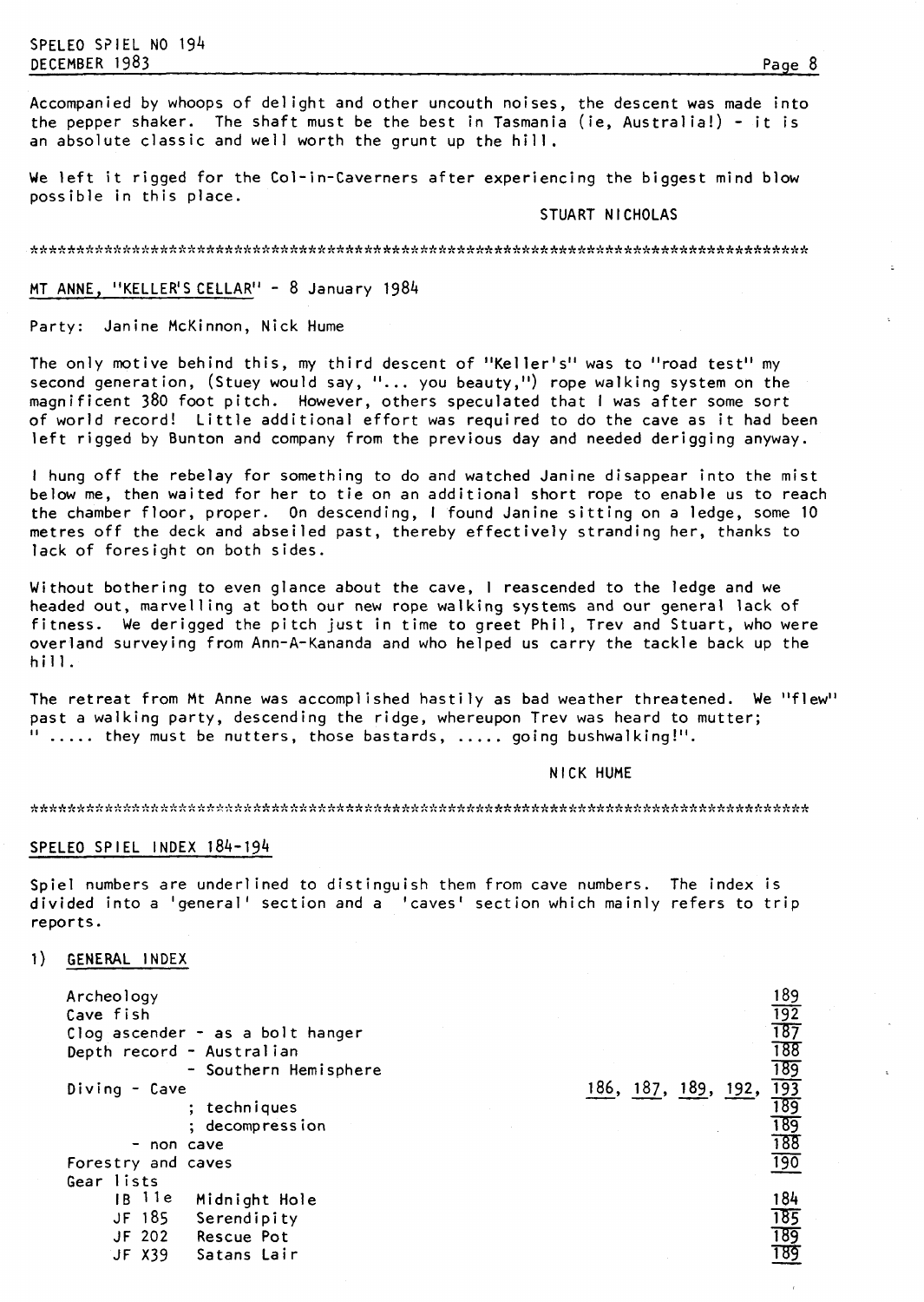| <i>Illumination</i><br>Indexes<br>Letter from a Mountain<br>New Zealand<br>Piracy | Hydro Electric Commission Series<br>President's and Treasurer's Reports 1982/83<br>Rescue - Victory 75 call out<br>Slaughterhouse Pot survey - predictive notes                                                                                                                                | 165, 183,<br><u>185, 187, </u> | 189<br>19T<br>194<br>185<br>$\frac{189}{186}$<br>186<br>191<br>189                                          |
|-----------------------------------------------------------------------------------|------------------------------------------------------------------------------------------------------------------------------------------------------------------------------------------------------------------------------------------------------------------------------------------------|--------------------------------|-------------------------------------------------------------------------------------------------------------|
| Surveys<br>IB 9<br>1B 11e<br>1B 12<br>JF 8<br>$JF -$                              | Bigtree Pot<br>Midnight Hole<br>Junee Cave - resurgence<br>JF 38 Trapdoor Swallet<br>JF 147 Peanut Brittle Pot<br>JF 343 (ex JFX41) Slaughterhouse Pot<br>JF 347 Frost Pot<br>JF 36 & 345 - connection Mothers Passage<br>JFX39 Satans Lair<br>Lost Pot<br>Benson and Hedges Series<br>Nemesis |                                | 191<br>$\overline{192}$<br>188<br>189<br>184<br>184<br>189<br>185<br>186<br>190<br>190<br>$\frac{185}{194}$ |
| $MA -$<br>V.S.A.                                                                  | T 201 Trowutta Arch<br>PSV 15 Villa Maria Cellars II (Pearse Valley NZ)                                                                                                                                                                                                                        |                                | 192<br>187<br>187                                                                                           |
|                                                                                   | 'Welcome Stranger' - a poem                                                                                                                                                                                                                                                                    |                                | 191                                                                                                         |

- 2) CAVES INDEX
	- **HASTINGS**

| $HX$ 8                                               | Wolfhole                                                                     |           | 184                                                  |
|------------------------------------------------------|------------------------------------------------------------------------------|-----------|------------------------------------------------------|
| <b>IDA BAY</b>                                       |                                                                              |           |                                                      |
| IB <sub>8</sub><br>IB9<br>$1B$ 11e<br>1B 12<br>IB 15 | -Mini Martin<br>Big Tree Pot<br>Midnight Hole<br>Hobbit Hole<br>Ida Bay area | 184, 189, | 187<br>186<br>$\frac{192}{188}$<br>$\frac{194}{194}$ |

# JUNEE-FLORENT INE

| $JF$ 4   |          | Khazad-Dum                              |      |       | 187                                    |
|----------|----------|-----------------------------------------|------|-------|----------------------------------------|
| $JF$ $8$ |          | Junee Cave - resurgence                 | 186, | -187, | 189                                    |
| $JF$ 10  |          | Splash Pot                              |      |       | $\overline{192}$                       |
| $JF$ 14  |          | Dwarrowdelf                             |      |       | $\frac{191}{190}$<br>$\frac{190}{192}$ |
| $JF$ 29  |          | Niagara Pot                             |      |       |                                        |
| JF 36    |          | 184, 185, 186, 187,<br>Growling Swallet |      |       |                                        |
| JF 38    |          | Trapdoor Swallet                        |      |       | 184                                    |
|          | $JF$ 110 | Victory 75                              |      |       | 191                                    |
|          | JF $147$ | Peanut Brittle Pot                      |      |       | 184                                    |
|          | JF 202   | Rescue Pot                              |      |       | 189                                    |
|          | $JF$ 215 | Zulu Pot                                |      |       | 191                                    |
|          | JF 221   | Owl Pot                                 |      |       | 184                                    |
|          | JF 225   | Tassie Pot                              |      |       | 191                                    |
|          |          |                                         |      |       |                                        |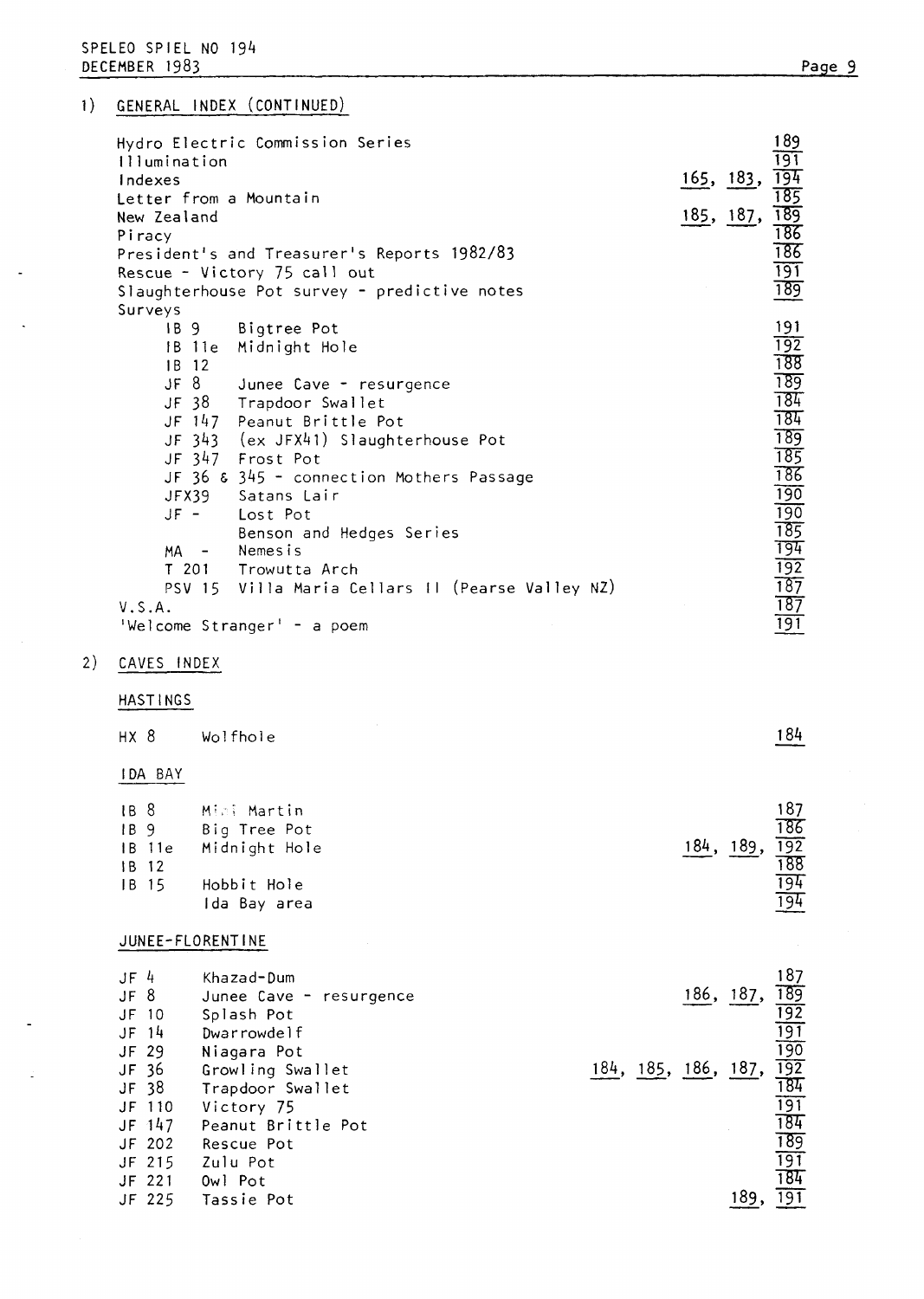#### CAVES INDEX (CONTINUED)  $2)$

Hydro Electric Commission Series

| JF 333<br>JF 334<br>JF 335<br>JF 336             | Nanwoon Cave<br>Un-named<br>$\mathbf{H}$<br>$\ddot{\phantom{1}}$       | 189<br>189<br>189<br>189                                      |
|--------------------------------------------------|------------------------------------------------------------------------|---------------------------------------------------------------|
| JF 343<br>$JF$ 344<br>JF 345<br>JF 346<br>JF 347 | Slaughterhouse Pot<br>Serendipity<br>Ice Tube<br>Un-named<br>Frost Pot | 185,<br>191<br>$\overline{185}$ ,<br>193<br>185<br>185<br>186 |
|                                                  | Benson and Hedges Series                                               |                                                               |
| JF 348<br>JF 349<br>JF 350<br>JF 351<br>JF 352   | Benson Pot<br>Un-named<br>$\pm 1$<br>Hedges Pot<br>Un-named            | 186<br>186<br>186<br>186<br>186                               |
| JF X39<br>JF                                     | Satans Lair<br>Lost Pot                                                | 189<br>190                                                    |

#### MOUNT ANNE

| МA       | Anne-a-Kananda<br>Mount Anne ridge<br>Kellers Cellar, Col-in-Cavern, | 188,<br>192<br>ाप |
|----------|----------------------------------------------------------------------|-------------------|
| TROWUTTA |                                                                      |                   |
| T 201    | Trowutta Arch                                                        | 192               |

### NEW ZEALAND

| Nettlebed | 187          |
|-----------|--------------|
| H.H.      | 189<br>_____ |

# AUSTRALIAN SPORTS MEDICINE FEDERATION - WILDERNESS MEDICINE WORKSHOP

The annual workshop is to be held on April 7 and 8 at the Waddamana village. Always value for money, this year's should be better than ever with a discussion on "Caving Injuries and Problems". Other topics for the weekend include "Water Related Problems in Wilderness", "Basic Physiotherapy in the Wilderness" and "Emergency Treatment of Burns".

These weekends are always good fun and are educational as well. There's plenty of room for the kids, the food is outstanding and the usual cost is around \$15.00 for the who le weekend!

More details will hopefully appear in the next Spiel, but if you are interested, tell someone like Stuart or ASMF Secretary Betty Parssey, phone 44 3151. Space is limited, so it's first in first served.

# STUART NICHOLAS